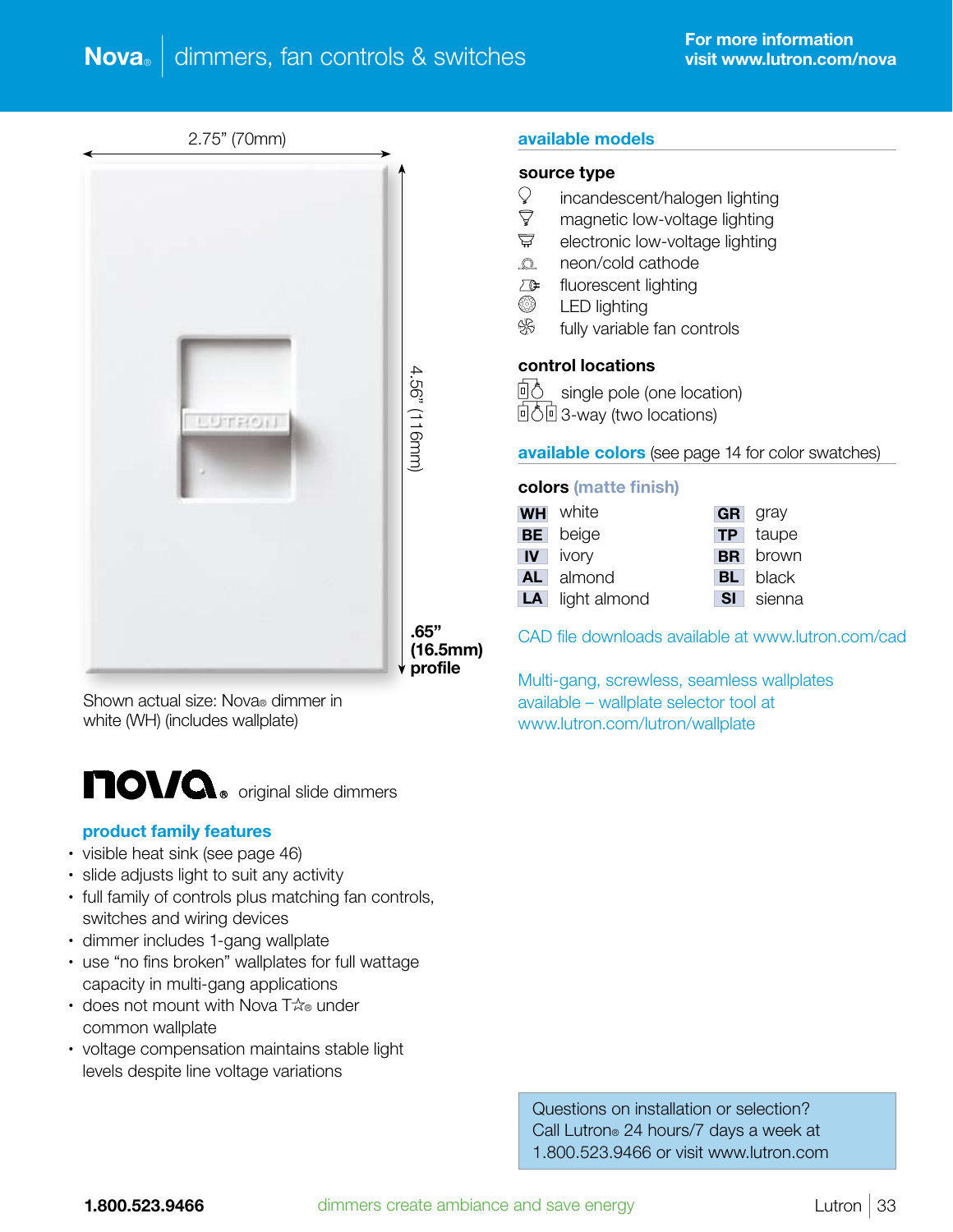### slide-to-off dimmers



- slide up to brighten, down to dim
- small control shown
- large control measures 4.56" x 4.56" (fits into a 1-gang backbox)

## fluorescent dimming with Hi-lume®, Compact SE<sub>™</sub>, Eco-10®, EcoSystem® ballasts, and Hi-lume® LED



- slide up to brighten, down to dim
- small control shown
- large control measures 4.56" x 4.56" (fits into a 1-gang backbox)
- no derating if ganged

|             | incandescent/halogen (small control) |           |
|-------------|--------------------------------------|-----------|
| single pole | 600 W                                | N-600-    |
| single pole | 1000W                                | N-1000-   |
|             | incandescent/halogen (large control) |           |
| single pole | 1500W                                | $N-1500-$ |
| single pole | 2000W                                | N-2000-   |
|             |                                      |           |

| magnetic low-voltage* (small control) |  |
|---------------------------------------|--|
|                                       |  |

| single pole | 600 VA | <b>NLV-600-</b> |
|-------------|--------|-----------------|
|             | (450W) |                 |

magnetic low-voltage\* (large control)

| single pole | 1000VA  | <b>NLV-1000-</b> |
|-------------|---------|------------------|
|             | (800W)  |                  |
| single pole | 1500 VA | <b>NLV-1500-</b> |
|             | (1200W) |                  |

Suggested maximum lighting load for magnetic low-voltage dimming is 450W for 600VA products, 800W for 1000VA products, and 1200W for 1500VA products to allow for transformer losses.

| electronic low-voltage* (small control) |                                    |                  |  |  |
|-----------------------------------------|------------------------------------|------------------|--|--|
| single pole                             | 450 W                              | <b>NELV-450-</b> |  |  |
|                                         | neon/cold cathode* (small control) |                  |  |  |
| single pole                             | 600 VA                             | <b>NLV-600-</b>  |  |  |
|                                         |                                    |                  |  |  |

| neon/cold cathode* (large control) |         |                  |  |
|------------------------------------|---------|------------------|--|
| single pole                        | 1000 VA | <b>NLV-1000-</b> |  |
| single pole                        | 1500 VA | <b>NLV-1500-</b> |  |

\* requires neutral wire connection

| <b>fluorescent</b> <sup>*</sup> (small control) |  |               |
|-------------------------------------------------|--|---------------|
| single pole 120V 16A                            |  | <b>NF-10-</b> |
| fluorescent (large control)                     |  |               |
| single pole 277V 8A                             |  | NF-10-277-    |
|                                                 |  |               |
| LED with Hi-lume® LED driver only*              |  | <b>NEW</b>    |
| single pole 120V 16A                            |  | <b>NF-10-</b> |
| <b>LED</b> (large control)                      |  |               |

### fluorescent dimming (preset dimmers)



- slider button turns lights on/off
- slide up to brighten, down to dim
- no derating if ganged

|  | fluorescent <sup>*</sup> (small control) |
|--|------------------------------------------|
|--|------------------------------------------|

| single pole/3-way 120V 8A              |  | <b>NF-103P-</b> |
|----------------------------------------|--|-----------------|
| single pole/3-way 277V 6A NF-103P-277- |  |                 |

| <b>LED</b> with Hi-lume <sup>®</sup> LED driver only* |  | <b>NEW</b>      |
|-------------------------------------------------------|--|-----------------|
| single pole/3-way 120V 8A                             |  | <b>NF-103P-</b> |
| single pole/3-way $277V$ 6A <b>NF-103P-277-</b>       |  |                 |

\* requires neutral wire connection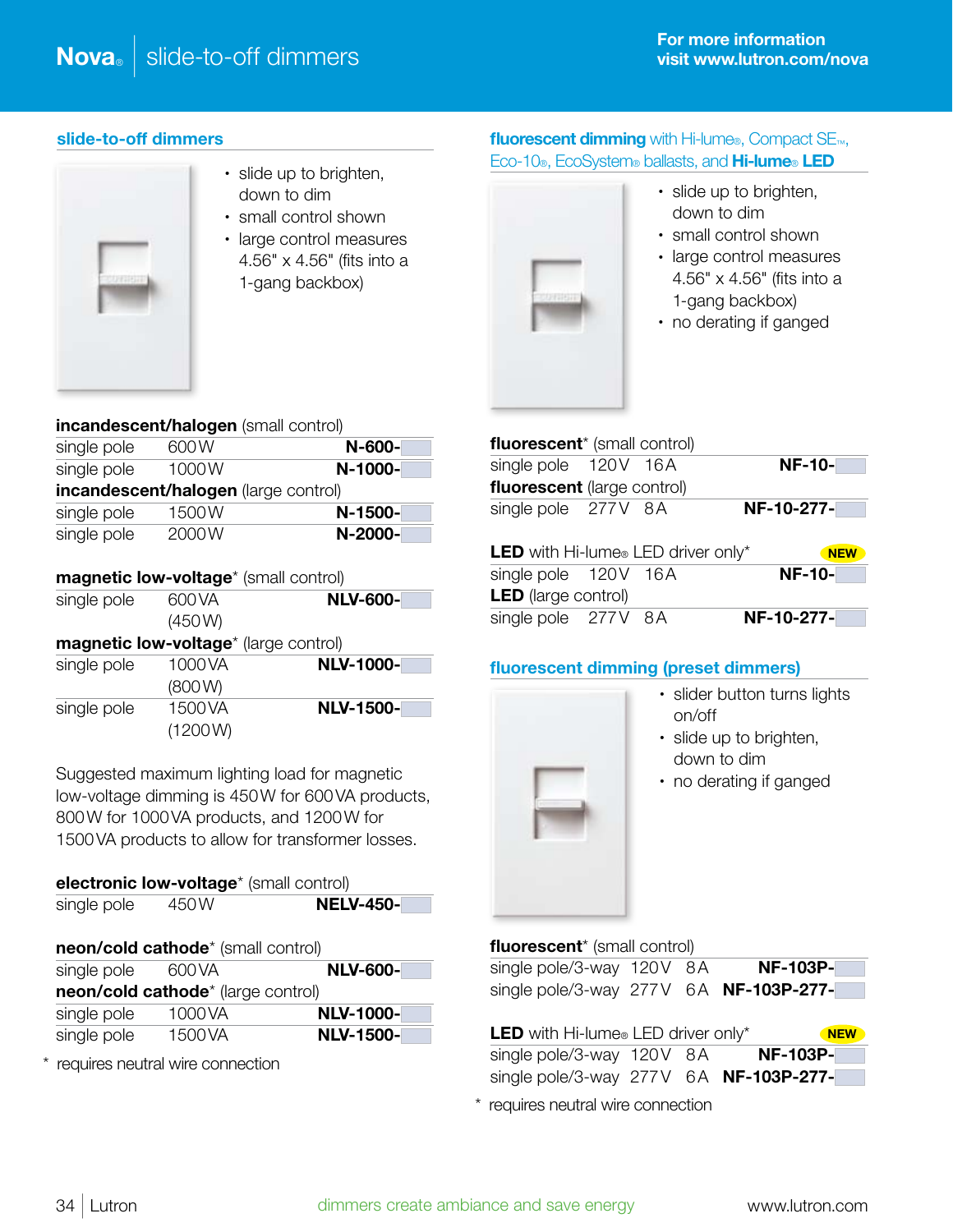# **fluorescent dimming** with  $\text{TVE}_{m}$  0-10 V ballasts and LED dimming with 0-10 V drivers



- $\cdot$  use with Lutron® PP-20, P120, P277, P347
- no derating if ganged
- for information on using Lutron® dimmers to control: Advance® Mark 7® dimming ballasts, visit the Lutron® website at www.lutron.com/advance; for Universal® dimming ballasts, visit www.lutron.com/universal

# fluorescent 0-10 V (small control)

| single pole | $0 - 10V$       | <b>NFTV-</b> |
|-------------|-----------------|--------------|
|             | 60 ballasts/16A |              |

| <b>LED</b> with PP-20 (0-10 VDC sink control) | <b>NEW</b>  |              |
|-----------------------------------------------|-------------|--------------|
| single pole                                   | $0 - 10V$   | <b>NFTV-</b> |
|                                               | 30 m A/16 A |              |
|                                               | 120/277 V   |              |

# fluorescent dimming with Tu-Wire® ballasts



- use with Lutron® Tu-Wire® line-voltage control electronic dimming ballasts
- for information on using Lutron® dimmers to control Advance® Mark 10® dimming ballasts visit the Lutron® website at www.lutron.com/advance
- must be derated if ganged

fluorescent Tu-Wire<sup>®</sup> (small control)

single pole 5A **NFTU-5A-**

## fluorescent dimming with magnetic ballasts



- slide up to brighten, down to dim
- large control measures 4.56" x 4.56" (fits into a 1-gang backbox)
- small control shown

| <b>fluorescent</b> <sup>*</sup> (small control) |          |          |  |
|-------------------------------------------------|----------|----------|--|
| single pole                                     | 10 lamps | $NF-10-$ |  |

#### fluorescent<sup>\*</sup> (large control)

| single pole |       | 20 lamps      | <b>NF-20-</b> |
|-------------|-------|---------------|---------------|
| single pole |       | 30 lamps      | $NF-30-$      |
| single pole | 277 V | 10 lamps      | NF-10-277-    |
| single pole |       | 277V 20 lamps | NF-20-277-    |

Other manufacturers allow for dimming below 20%. For approved magnetic ballast manufacturers and derating information contact the Lutron® Technical Support Center.

For best fluorescent dimming performance and reliability, Lutron® strongly recommends using Hi-lume<sub>®</sub>, Compact SE<sub>™</sub>, Eco-10®, EcoSystem®, TVE™, or Tu-Wire® electronic dimming ballasts and appropriate controls.

\* requires neutral wire connection

See page 33 for available colors. To order, add color suffix to model number. Example: NFTV- WH